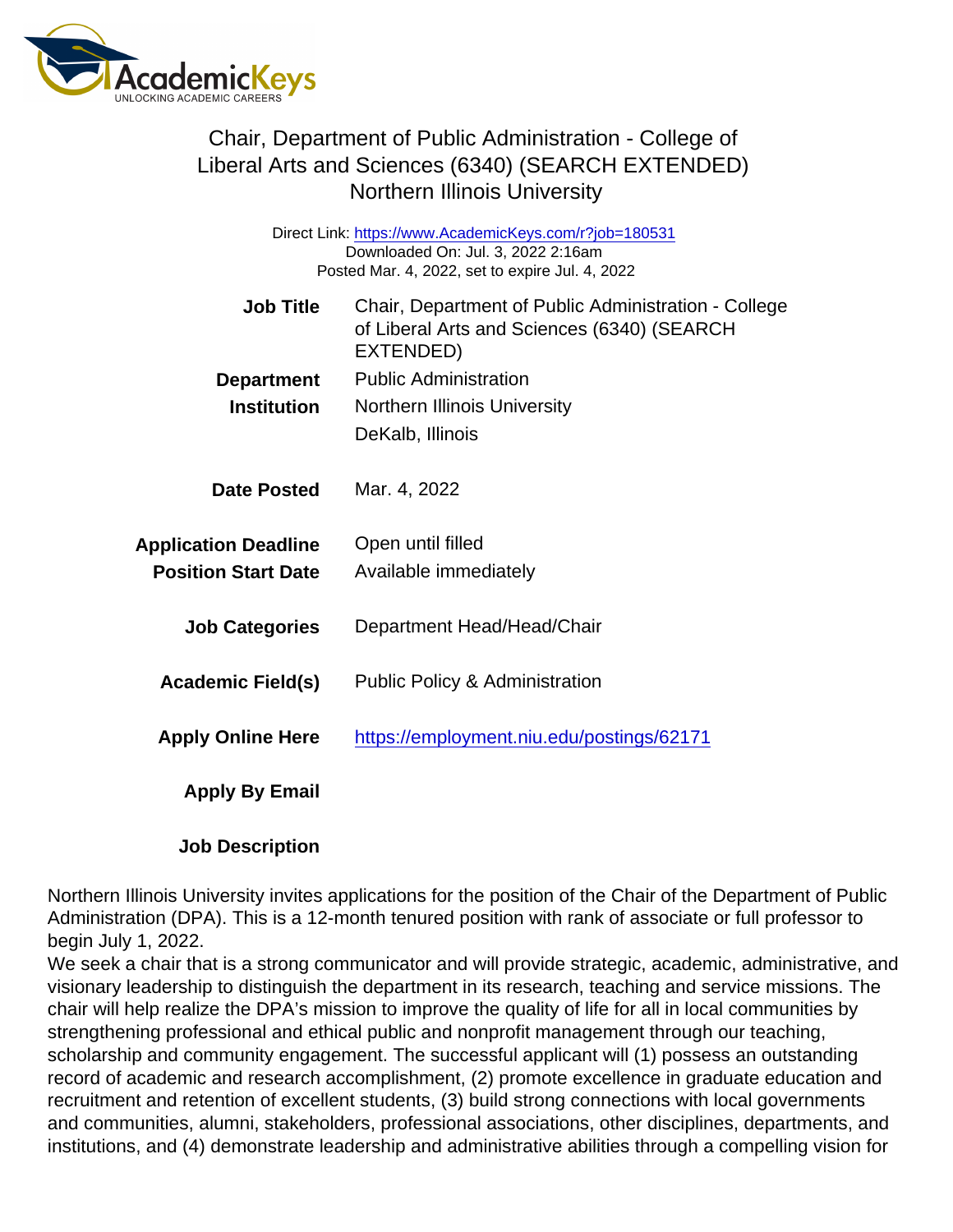# Chair, Department of Public Administration - College of Liberal Arts and Sciences (6340) (SEARCH EXTENDED) Northern Illinois University

Direct Link: <https://www.AcademicKeys.com/r?job=180531> Downloaded On: Jul. 3, 2022 2:16am Posted Mar. 4, 2022, set to expire Jul. 4, 2022

the impact of the Department on the field and profession of public administration.

#### Job Responsibilities:

In addition to research and teaching obligations, the duties of this position include: supervising all office staff and the Assistant to the Chair; being responsible for the Department budget and finances; determining the teaching schedule for each Department faculty member and instructor, for both undergraduate and graduate level courses; chairing the Department Personnel Committee; establishing the service assignments for Department faculty and staff; being the primary representative of the Department for external relationships; overseeing the completion of Department reports, evaluations, accreditation reviews, and external requests for information; updating and implementing the Department's strategic plans on an annual basis; chairing meetings of the faculty; and seeking input annually from the faculty regarding the performance review of the Assistant to the Chair and office staff.

#### EEO/AA Policy

In accordance with applicable statutes and regulations, NIU is an equal opportunity employer and does not discriminate on the basis of race, color, national origin, ancestry, sex, religion, age, physical and mental disability, marital status, veteran status, sexual orientation, gender identity, gender expression, political affiliation, or any other factor unrelated to professional qualifications, and will comply with all applicable federal and state statutes, regulations and orders pertaining to nondiscrimination, equal opportunity and affirmative action.

The following person has been designated to handle inquiries regarding the non-discrimination policies:

Ethics and Compliance Officer, Title IX Coordinator Health Services 230 TitleIXCoordinator@niu.edu 815-753-5560

Contact Information

Please reference Academickeys in your cover letter when applying for or inquiring about this job announcement.